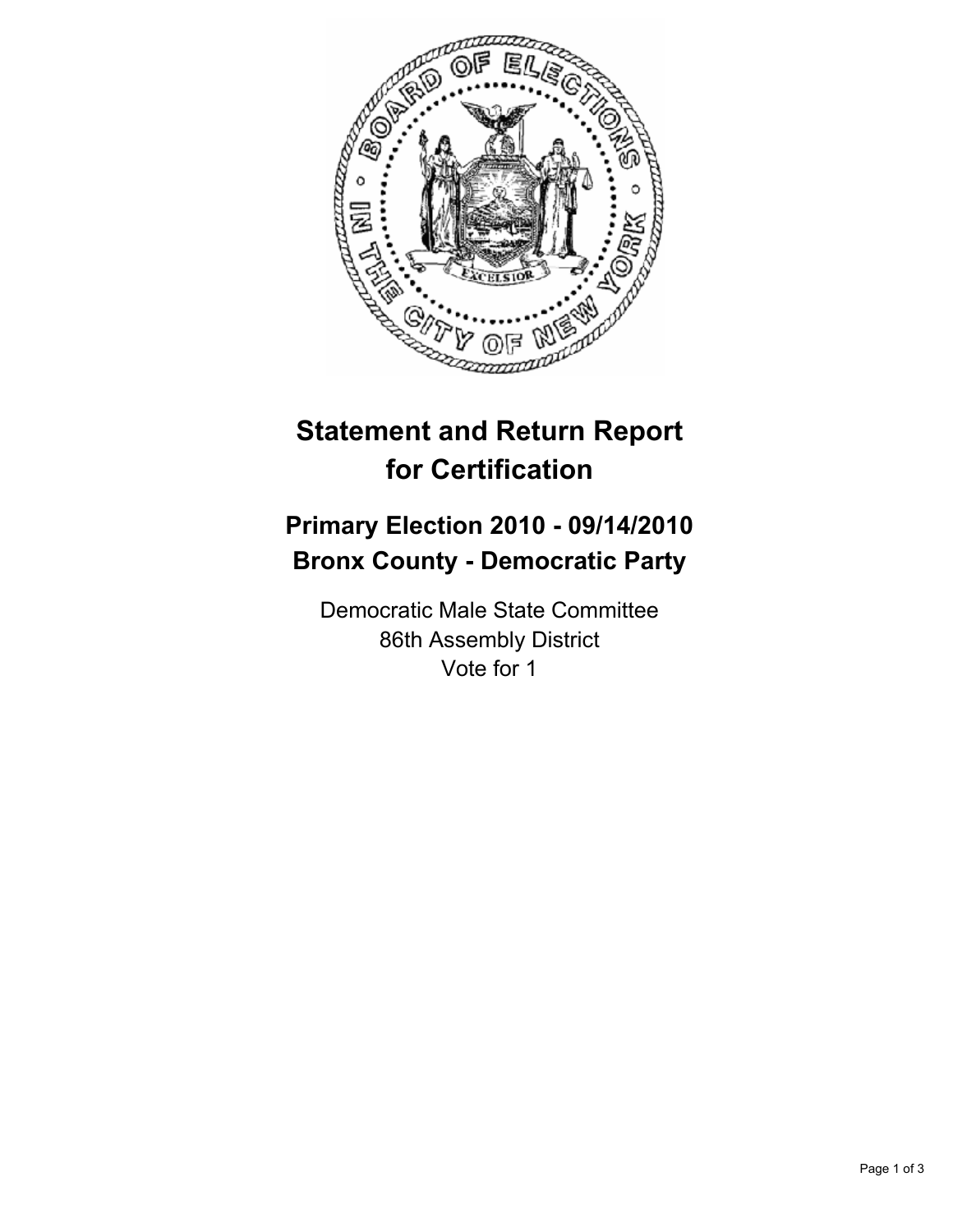

## **Assembly District 86**

| <b>Total Votes</b>           | 2.631 |
|------------------------------|-------|
| WON MASON (WRITE-IN)         |       |
| ADELINA ST. CLAIR (WRITE-IN) |       |
| <b>NERO GRAHAM</b>           | 1,095 |
| <b>JAMES S DUARTE</b>        | 1,534 |
| AFFIDAVIT                    | 111   |
| ABSENTEE/MILITARY            | 42    |
| <b>EMERGENCY</b>             | 0     |
| PUBLIC COUNTER               | 4,501 |
|                              |       |